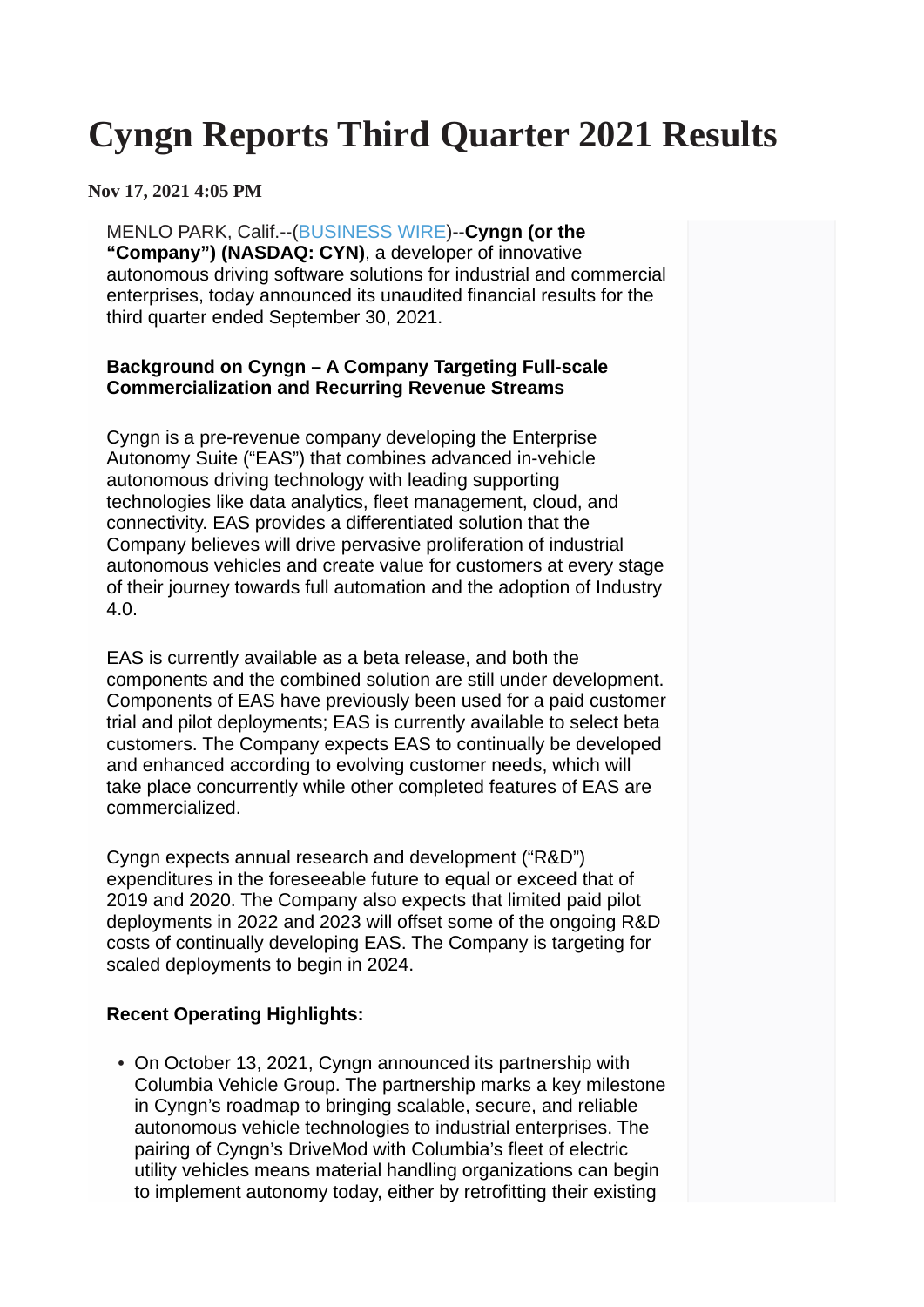fleets or by buying new industrial vehicles with DriveMod preinstalled.

• On October 19, 2021, Cyngn's registration statement on Form S-1 (File No. 333-259278) related to its initial public offering ("IPO") was declared effective by the U.S. Securities and Exchange Commission ("SEC"). The Company's common stock began trading on the Nasdaq Capital Market on October 20, 2021. The IPO closed on October 22, 2021. As a result, the Company's unaudited consolidated financial statements as of September 30, 2021 do not reflect the impact of the IPO, which generated net proceeds of \$23.3 million after deducting underwriting discounts, commissions and offering expenses.

#### **Management Commentary:**

Lior Tal, Chairman and CEO of Cyngn, stated, "The last three months have been a landmark period in Cyngn's journey, with the demand for industrial autonomous driving solutions serving as a catalyst for the development of our EAS. Subsequent to the quarter ended September 30, 2021, we were pleased to have successfully completed our IPO with the proceeds being immediately deployed into our daily operations and research and development of EAS. In addition to adding resources to our R&D team, our goal in the coming months will be to further develop our eco-system of partnerships like the one we announced with Columbia Vehicle Group last month and to deploy DriveMod, our end-to-end in-vehicle solution, on the various industrial vehicles of our OEM partners. These partnerships and subsequent beta deployments are key milestones as we work to productize our autonomous vehicle technologies toward full-scale commercialization of EAS."

#### **GAAP Financial Review for the Third Quarter Ended September 30, 2021:**

- Total operating expenses were \$2.1 million for the quarter ended September 30, 2021, compared to \$1.8 million in the prior-year quarter. The increase was primarily due to \$0.7 million increase in general and administrative ("G&A") expense related to costs incurred for additional personnel and professional services necessary to support the Company's IPO and becoming a public company. The increase was partially offset by decreased R&D expense related to a decrease in personnel engaged in the R&D of the Company's AV technology in 2021 compared to pre-COVID-19 headcount levels. The Company plans to continue to restore the appropriate level of engineering and other personnel to support its R&D efforts and therefore expects R&D costs to increase over time.
- Net loss was \$2.1 million for the quarter ended September 30, 2021, compared to net loss of \$1.8 million in the prior-year quarter. Net loss per share on a basic and diluted basis was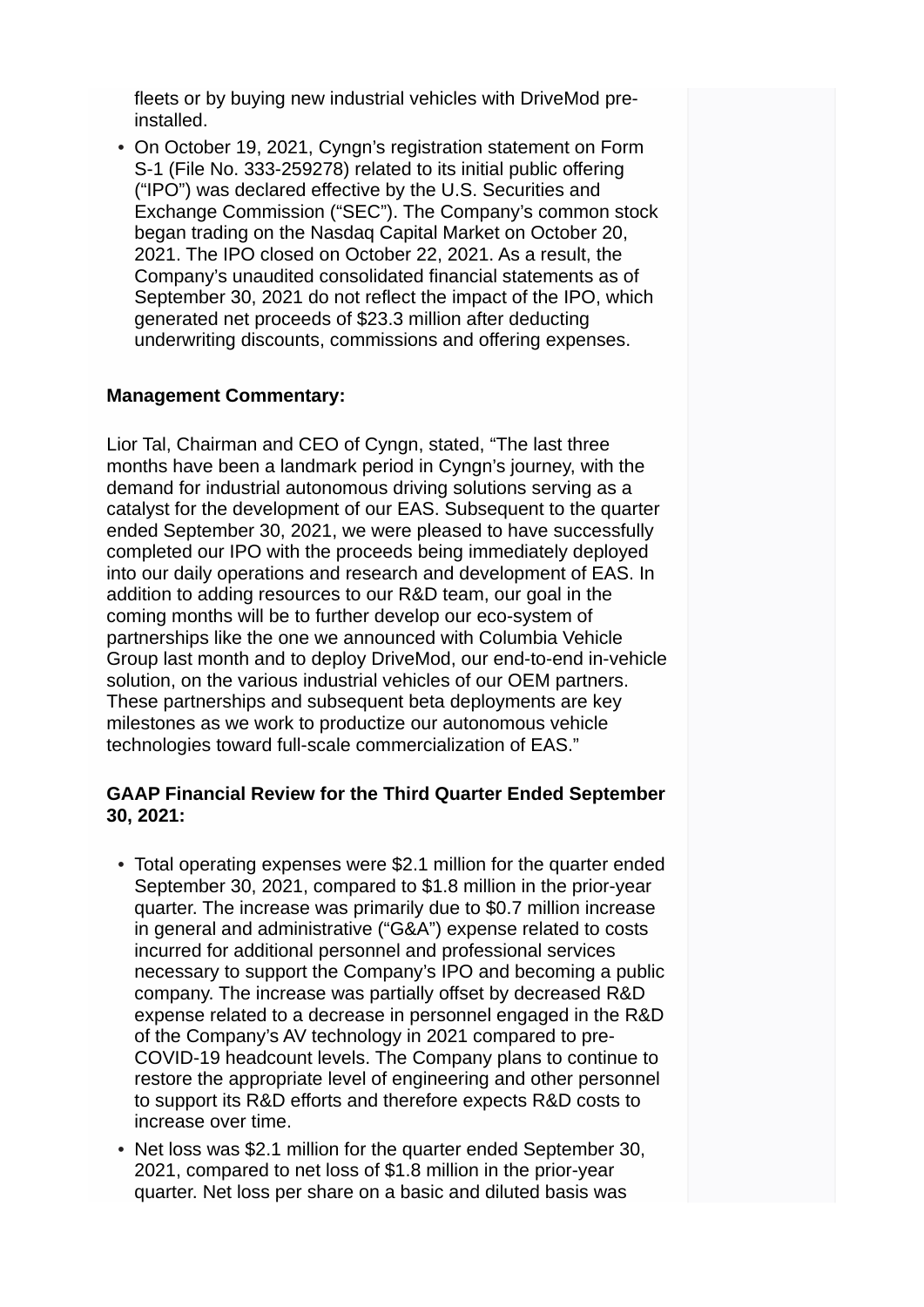\$2.17 for the quarter ended September 30, 2021, compared to net loss per share on a basic and diluted basis of \$1.85 per share in the prior-year quarter.

### **Balance Sheet Highlights:**

As of September 30, 2021, Cyngn's cash and cash equivalents including restricted cash were \$1.7 million, working capital was \$1.5 million, and total stockholders' equity was \$0.03 million; compared to cash and cash equivalents of \$6.5 million, working capital of \$6.1 million and total stockholders' equity of \$5.6 million, respectively, as of December 31, 2020.

Including the proceeds from the IPO in October 2021, pro forma cash and cash equivalents including restricted cash, working capital and total stockholders' equity as of September 30, 2021, are \$25.0 million, \$24.8 million and \$23.3 million, respectively.

For more details on Cyngn's financial results for the quarter ended September 30, 2021, please refer to the Company's Quarterly Report on Form 10-Q to be filed with the SEC, which is accessible at [www.sec.gov](https://cts.businesswire.com/ct/CT?id=smartlink&url=http%3A%2F%2Fwww.sec.gov&esheet=52532983&newsitemid=20211117006250&lan=en-US&anchor=www.sec.gov&index=1&md5=d7c68032effd10691663481eed80410e).

#### **Conference Call and Webcast Information:**

Cyngn will host a conference call at 2 p.m. PT/5 p.m. ET today (Wednesday, November 17, 2021), during which management will discuss the results of the third quarter ended September 30, 2021. To participate in the conference call, please use the following dial-in numbers about 5 minutes prior to the scheduled conference call time:

U.S. & Canada (Toll-Free): +1 (877) 407-9753

International (Toll): +1 (201) 493-6739

The conference call can also be accessed via webcast at: [https://](https://cts.businesswire.com/ct/CT?id=smartlink&url=https%3A%2F%2F78449.themediaframe.com%2Fdataconf%2Fproductusers%2Fcyn%2Fmediaframe%2F47383%2Findexl.html&esheet=52532983&newsitemid=20211117006250&lan=en-US&anchor=https%3A%2F%2F78449.themediaframe.com%2Fdataconf%2Fproductusers%2Fcyn%2Fmediaframe%2F47383%2Findexl.html&index=2&md5=1a5222131447bc1a7e3e14727379ce3b) [78449.themediaframe.com/dataconf/productusers/cyn/mediaframe/](https://cts.businesswire.com/ct/CT?id=smartlink&url=https%3A%2F%2F78449.themediaframe.com%2Fdataconf%2Fproductusers%2Fcyn%2Fmediaframe%2F47383%2Findexl.html&esheet=52532983&newsitemid=20211117006250&lan=en-US&anchor=https%3A%2F%2F78449.themediaframe.com%2Fdataconf%2Fproductusers%2Fcyn%2Fmediaframe%2F47383%2Findexl.html&index=2&md5=1a5222131447bc1a7e3e14727379ce3b) [47383/indexl.html.](https://cts.businesswire.com/ct/CT?id=smartlink&url=https%3A%2F%2F78449.themediaframe.com%2Fdataconf%2Fproductusers%2Fcyn%2Fmediaframe%2F47383%2Findexl.html&esheet=52532983&newsitemid=20211117006250&lan=en-US&anchor=https%3A%2F%2F78449.themediaframe.com%2Fdataconf%2Fproductusers%2Fcyn%2Fmediaframe%2F47383%2Findexl.html&index=2&md5=1a5222131447bc1a7e3e14727379ce3b)

Those who are unable to attend the live conference call may access the recording shortly after the conclusion of the call at the above webcast link or at the "Investor Relations" page of the Company's website ([https://investors.cyngn.com/](https://cts.businesswire.com/ct/CT?id=smartlink&url=https%3A%2F%2Finvestors.cyngn.com%2F&esheet=52532983&newsitemid=20211117006250&lan=en-US&anchor=https%3A%2F%2Finvestors.cyngn.com%2F&index=3&md5=3be88b3e6fe28d6daeab5ba42a7e24fa)).

## **About Cyngn**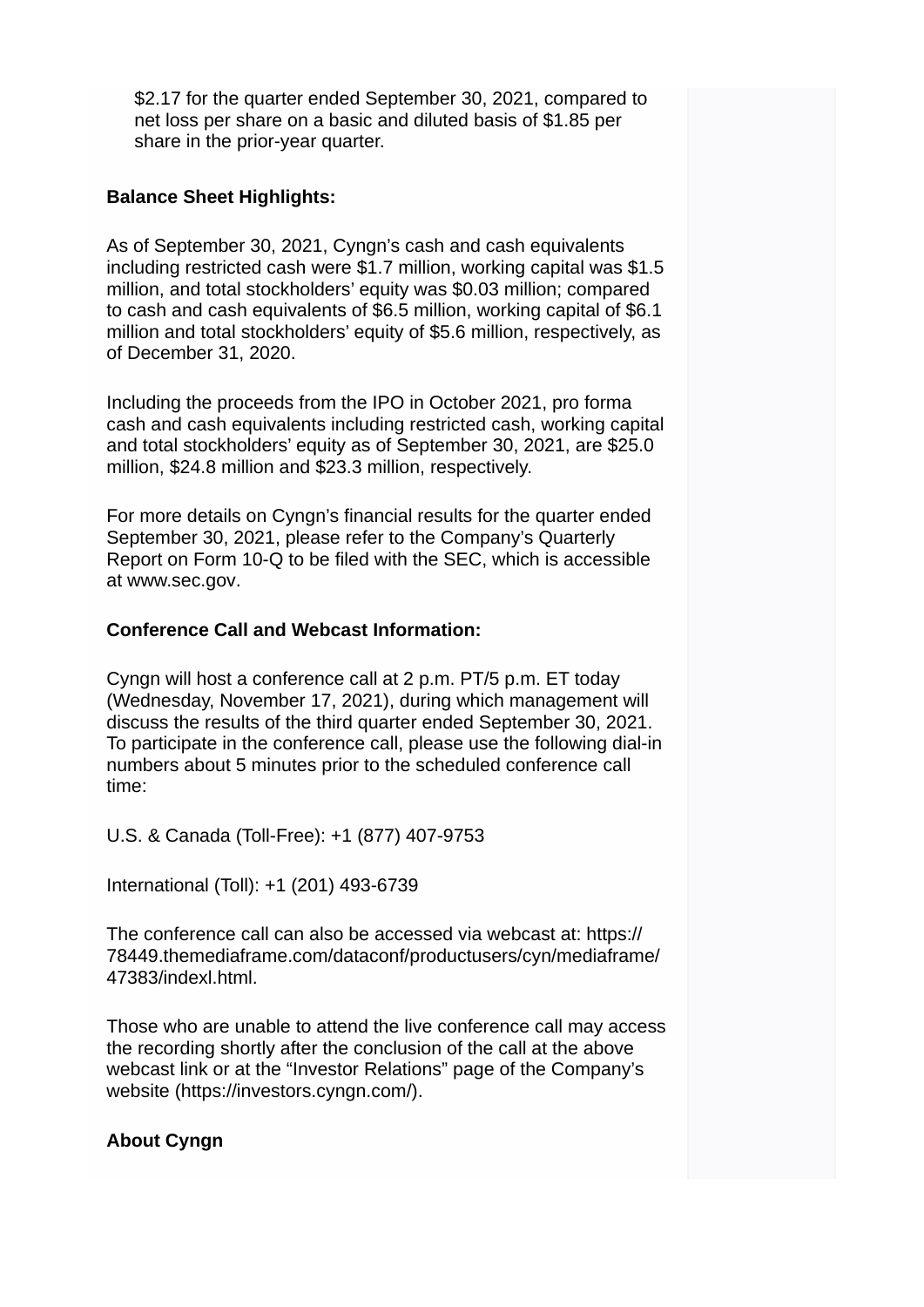Cyngn is an autonomous vehicle technology company that is focused on addressing industrial uses for autonomous vehicles. Cyngn believes that technological innovation is needed to enable adoption of autonomous industrial vehicles that will address the substantial industry challenges that exist today. These challenges include labor shortages, lagging technological advancements from incumbents, and high upfront investment requirements. Cyngn addresses these challenges with its *Enterprise Autonomy Suite*, which includes *DriveMod* (modular industrial vehicle autonomous driving software), *Cyngn Insight* (customer-facing software suite for monitoring/managing AV fleets and aggregating/analyzing data), and *Cyngn Evolve* (internal toolkit that enables Cyngn to leverage data from the field for artificial intelligence, simulation, and modeling).

To learn more, please visit [www.cyngn.com.](https://cts.businesswire.com/ct/CT?id=smartlink&url=http%3A%2F%2Fwww.cyngn.com&esheet=52532983&newsitemid=20211117006250&lan=en-US&anchor=www.cyngn.com&index=4&md5=68bc803262bcf350203ff687731cc300)

#### **Forward-Looking Statements**

This press release contains forward-looking statements within the meaning of the Private Securities Litigation Reform Act of 1995, Section 27A of the Securities Act of 1933, as amended, and Section 21E of the Securities Exchange Act of 1934, as amended, such as statements about the Company's growth, acquisition strategy, ability to deliver sustainable long-term value, ability to respond to the changing environment, operational focus, strategic growth plans and merger integration efforts, operations and financial results. Forward-looking statements reflect current views with respect to future events and financial performance and therefore cannot be guaranteed. Such statements are based on the current expectations and certain assumptions of the Company's management, and some or all of such expectations and assumptions may not materialize or may vary significantly from actual results. Actual results may also vary materially from forward-looking statements due to risks, uncertainties and other factors, known and unknown, including the risk factors described from time to time in the Company's reports to the SEC, including, without limitation the risk factors discussed in the Company's Prospectus. The forward-looking statements are applicable only as of the date on which they are made, and the Company does not assume any obligation to update any forwardlooking statements.

## **CYNGN INC. AND SUBSIDIARIES CONSOLIDATED BALANCE SHEETS** September 30, December 31, 2021 2020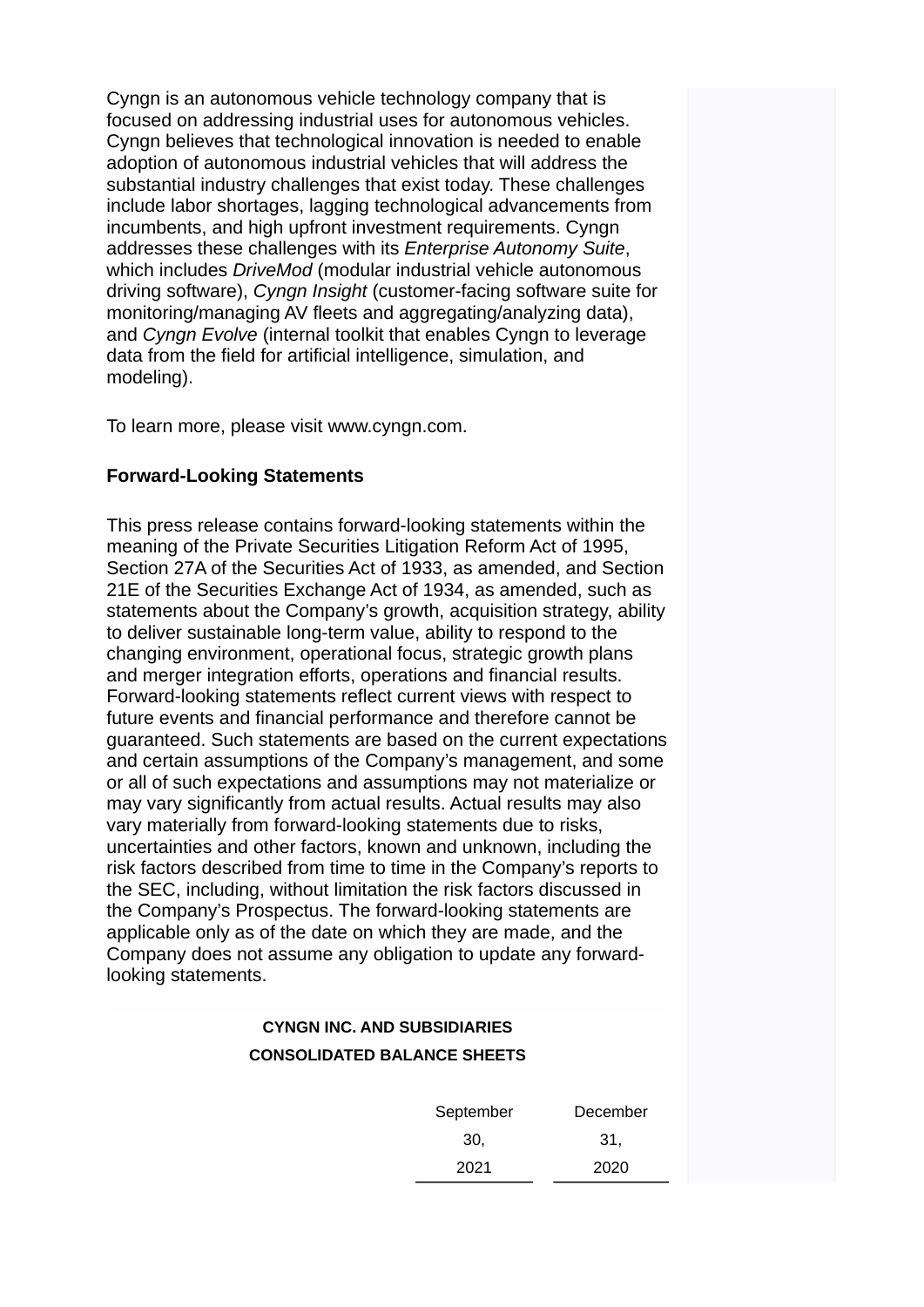|                                                          | (Unaudited) |             |
|----------------------------------------------------------|-------------|-------------|
| Assets                                                   |             |             |
| <b>Current assets</b>                                    |             |             |
| Cash and cash equivalents                                | \$1,650,684 | \$6,056,190 |
| Restricted cash                                          | 50,000      | 400,000     |
| Prepaid expenses and other current                       |             |             |
| assets                                                   | 317,783     | 48,852      |
| <b>Total current assets</b>                              | 2,018,467   | 6,505,042   |
| Property and equipment, net                              | 70,197      | 133,805     |
| Intangible assets, net                                   | 31,783      | 34,383      |
| <b>Total Assets</b>                                      | \$2,120,447 | \$6,673,230 |
| Liabilities and Stockholders' Equity                     |             |             |
| <b>Current liabilities</b>                               |             |             |
| Accounts payable                                         | 269,231     | 73,016      |
| Accrued expenses and other current                       |             |             |
| liabilities                                              | 218,588     | 307,402     |
| <b>Total current liabilities</b>                         | 487,819     | 380,418     |
| Note payable, Payroll Protection                         |             |             |
| Program                                                  | 1,602,936   | 695,078     |
| <b>Total liabilities</b>                                 | 2,090,755   | 1,075,496   |
| <b>Stockholders' Equity</b>                              |             |             |
| Convertible preferred stock, Par                         |             |             |
| \$0.00001; 21,982,491                                    |             |             |
| shares authorized, issued and                            |             |             |
| outstanding as of December                               |             |             |
| 31, 2020 and 2019, respectively                          | 220         | 220         |
| Common stock, Par \$0.00001;                             |             |             |
| 42,000,000 shares                                        |             |             |
| authorized, 966,210 and 951,794                          |             |             |
|                                                          |             |             |
| shares issued and                                        |             |             |
|                                                          |             |             |
| outstanding as of September 30, 2021<br>and December 31, |             |             |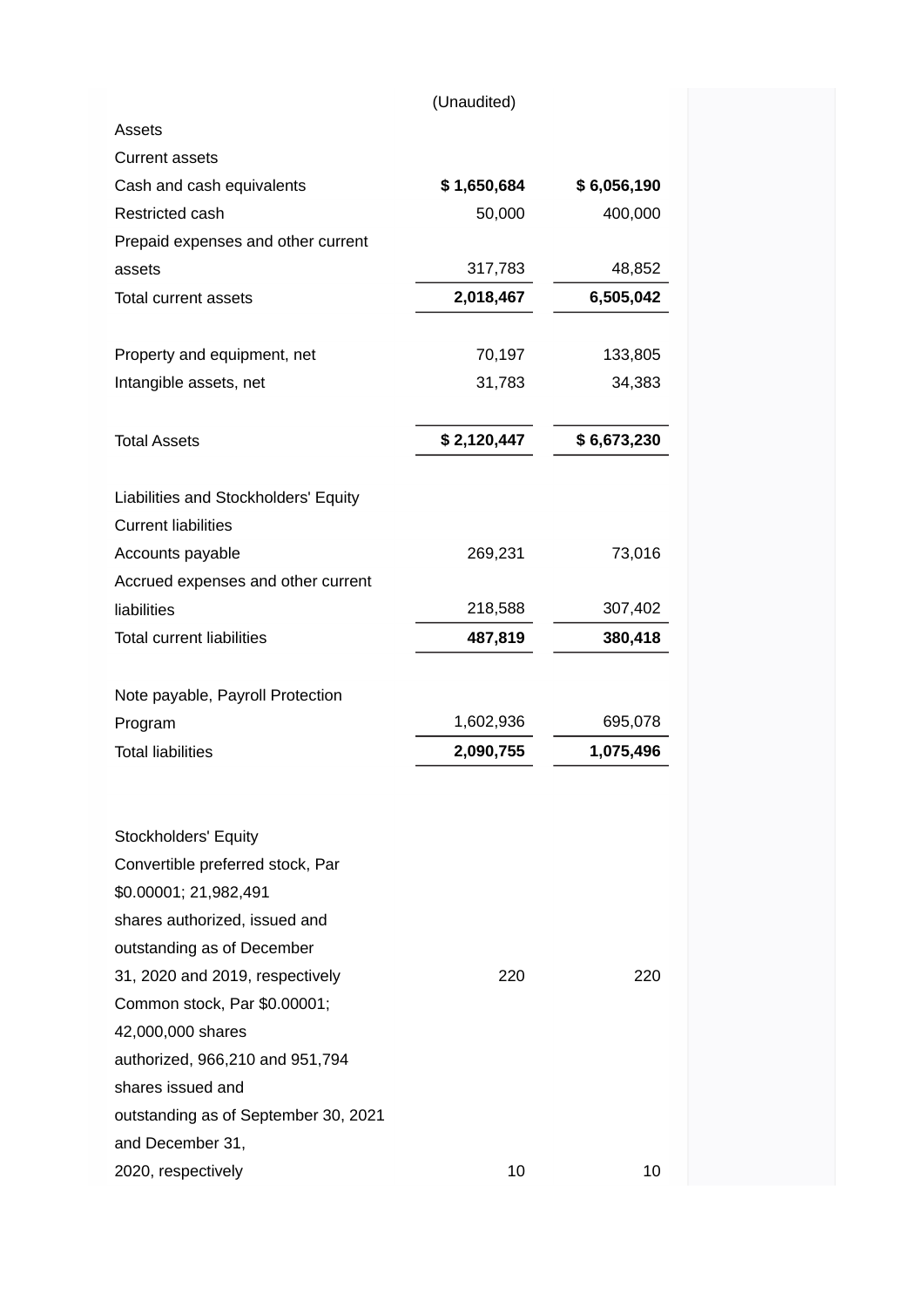| Additional paid-in capital          | 114.466.043     | 114,291,505     |
|-------------------------------------|-----------------|-----------------|
| Accumulated deficit                 | (114, 436, 581) | (108, 694, 001) |
| Total stockholders' equity          | 29,692          | 5,597,734       |
|                                     |                 |                 |
| Total Liabilities and Stockholders' |                 |                 |
| Equity                              | \$2,120,447     | \$6,673,230     |

# **CYNGN INC. AND SUBSIDIARIES CONSOLIDATED STATEMENTS OF OPERATIONS (UNAUDITED)**

|                                           | Three months ended September 30, |             | Nine months er |  |
|-------------------------------------------|----------------------------------|-------------|----------------|--|
|                                           | 2021                             | 2020        | 2021           |  |
| Revenue                                   |                                  | \$          | \$             |  |
| Operating<br>expenses:<br>Research<br>and |                                  |             |                |  |
| development                               | 1,151,109                        | 1,496,883   | 2,917,295      |  |
| General and                               |                                  |             |                |  |
| administrative                            | 973,943                          | 267,343     | 2,851,061      |  |
| Total                                     |                                  |             |                |  |
| operating                                 |                                  |             |                |  |
| expenses                                  | 2,125,052                        | 1,764,226   | 5,768,356      |  |
| Loss from                                 |                                  |             |                |  |
| operations                                | (2, 125, 052)                    | (1,764,226) | (5,768,356)    |  |
| Other                                     |                                  |             |                |  |
| income, net                               |                                  |             |                |  |
| Interest                                  |                                  |             |                |  |
| (expense)                                 |                                  |             |                |  |
| income                                    | (3,989)                          | 1,604       | (10, 032)      |  |
| Other income                              | 29,856                           | 450         | 35,808         |  |
| Total other                               |                                  |             |                |  |
| income, net                               | 25,867                           | 2,054       | 25,776         |  |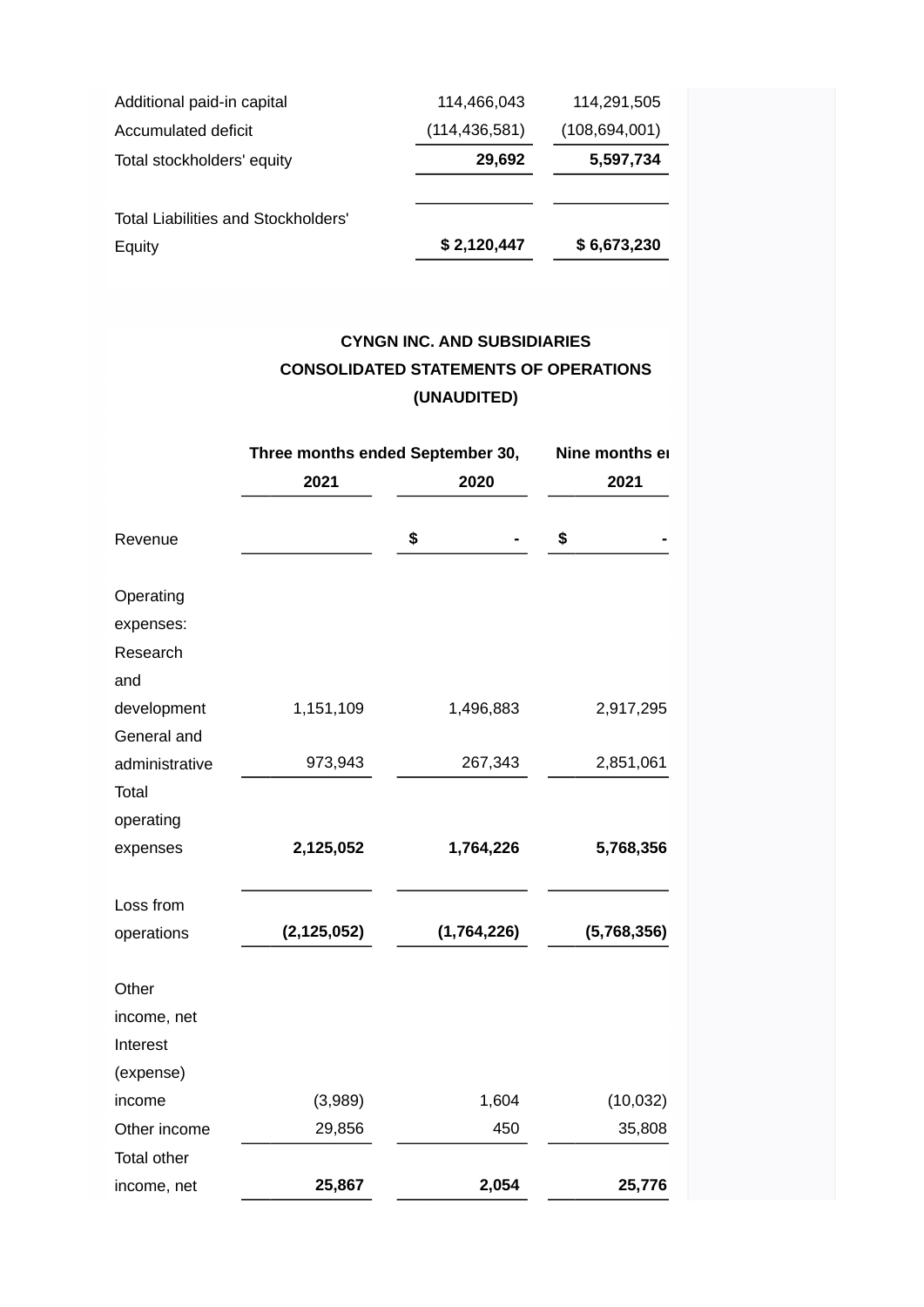| Net loss                                                                                                                                     | \$<br>(2,099,185) | \$<br>(1,762,172) | \$<br>(5,742,580) |
|----------------------------------------------------------------------------------------------------------------------------------------------|-------------------|-------------------|-------------------|
| Net loss per<br>share<br>attributable to<br>ordinary<br>shareholders,<br>basic and<br>diluted                                                | \$<br>(2.17)      | \$<br>(1.85)      | \$<br>(5.94)      |
| Weighted-<br>average<br>shares used<br>in<br>computing<br>net loss per<br>share<br>attributable to<br>ordinary<br>shareholders,<br>basic and |                   |                   |                   |
| diluted                                                                                                                                      | 966,210           | 951,794           | 966,210           |

## **CYNGN INC. AND SUBSIDIARIES CONSOLIDATED STATEMENTS OF CASH FLOWS (UNAUDITED)**

|                                        | Nine months ended September 30, |    |             |  |
|----------------------------------------|---------------------------------|----|-------------|--|
|                                        | 2021                            |    | 2020        |  |
| Cash flows from operating              |                                 |    |             |  |
| activities                             |                                 |    |             |  |
| Net loss                               | \$<br>(5,742,580)               | \$ | (6,076,084) |  |
| Adjustments to reconcile net loss to   |                                 |    |             |  |
| net cash used in operating activities: |                                 |    |             |  |
| Depreciation and amortization          | 68,597                          |    | 68,727      |  |
| Stock-based compensation               | 166.458                         |    | 130,521     |  |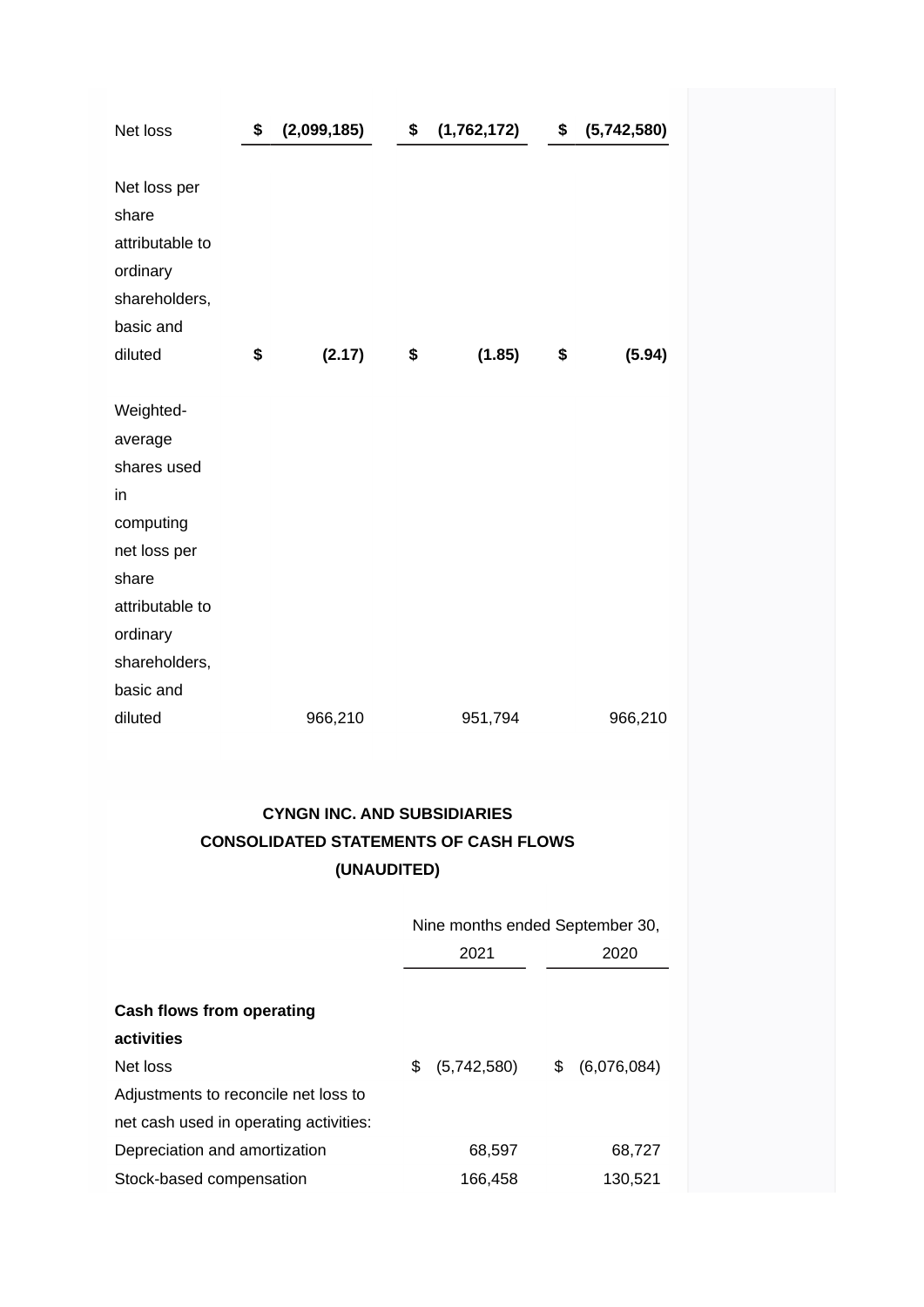| Gain in disposal of assets               | (31, 356)       |                 |
|------------------------------------------|-----------------|-----------------|
| Changes in operating assets and          |                 |                 |
| liabilities:                             |                 |                 |
| Prepaid expenses and other current       |                 |                 |
| assets                                   | (268, 931)      | 33,440          |
| Accounts payable and accrued             |                 |                 |
| expenses                                 | 196,215         | (108, 944)      |
| Other current liabilities                | (88, 812)       | 13,985          |
| Net cash used in operating activities    | (5,700,409)     | (5,938,354)     |
| <b>Cash flows from investing</b>         |                 |                 |
| activities                               |                 |                 |
| Purchase of property, plant, and         |                 |                 |
| equipment                                | (18, 224)       |                 |
| Disposal of assets                       | 47,189          |                 |
| Net cash used in investing activities    | 28,965          |                 |
| <b>Cash flows from financing</b>         |                 |                 |
| activities                               |                 |                 |
| Proceeds from note payable,              |                 |                 |
| inclusive of accrued interest            | 907,858         | 698,322         |
| Proceeds from exercise of stock          |                 |                 |
| options                                  | 8,080           | 623             |
| Net cash provided by financing           |                 |                 |
| activities                               | 915,938         | 698,945         |
| Net decrease in cash and cash            |                 |                 |
| equivalents and restricted cash          | (4,755,506)     | (5, 239, 409)   |
| Cash and cash equivalents and            |                 |                 |
| restricted cash, beginning of period     | 6,456,190       | 13,680,550      |
| Cash and cash equivalents and            |                 |                 |
| restricted cash, end of period           | 1,700,684<br>\$ | \$<br>8,441,141 |
| Supplemental disclosure of cash<br>flow: |                 |                 |
| Cash paid during the period for          |                 |                 |
| interest and taxes                       | \$              | \$              |